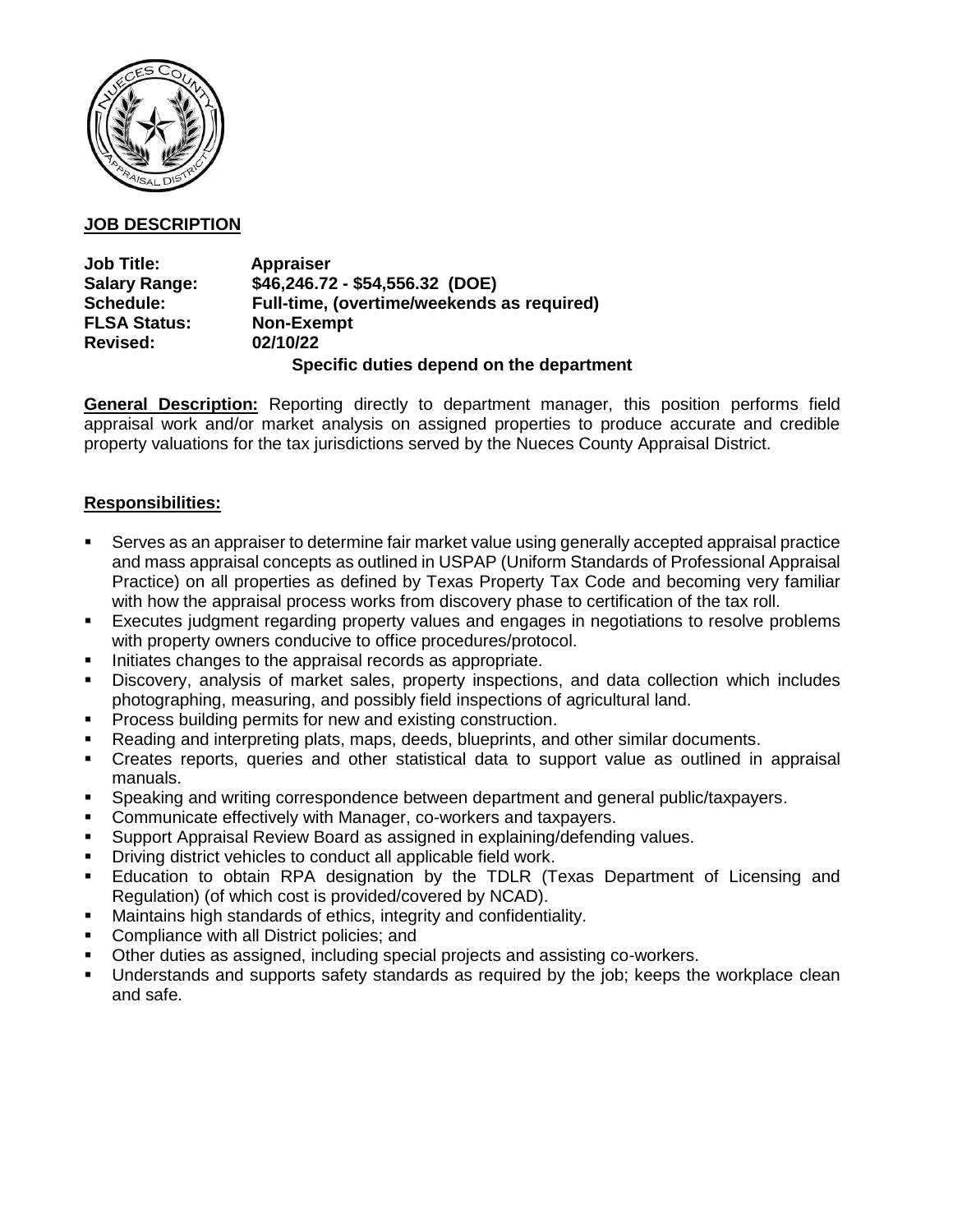# **QUALIFICATIONS:**

#### Education and Experience:

- High School diploma is required.
- Graduation from an accredited two or four-year college or university with major course work in real estate or appraisal is preferred.
- Valid Texas Driver License and/or equivalent ability to legally operate a motor vehicle in Texas.
- Must successfully complete designated training courses, and obtain an RPA certification within five years of employment with the District in accordance with statutory requirements.
- Previous experience in an appraisal district or tax office is desirable.
- Experience in building construction and real estate appraisal methods and terminology is also preferred.

## Skill Requirements:

- Strong analytical skills, mathematical skills, and the ability read, interpret and understand blue prints, maps, real estate sales contracts, closing statements, deeds and other similar documents.
- Working knowledge of real estate appraisals including understanding of the three generally accepted approaches to value (cost, market and income approaches). This includes the ability to perform trend analyses on data relating to market conditions and real property.
- Knowledge of analytical techniques regarding research and documentation in relation to market conditions and their impact on the valuation of real property.
- Good written, verbal and interpersonal communication skills.
- Proven and effective negotiating skills.
- Ability to operate photograph equipment (i.e. camera).
- Ability to use and correctly and accurately read a tape measure.
- Knowledge of how to operate a PC, including the ability to use computer programmed automated valuation models specifically developed for use in Mass Appraisal software along with geographic information systems (GIS).
- Proficiency with Microsoft Excel and Word. Working knowledge of Access and SQL is desirable.
- Other areas of knowledge preferred are the ability to read and interpret financial statements, calculation of net operating income, and familiarization with capital and discount rates.
- Must be able to work under general supervision and perform field and office work as described in this document.
- Punctuality in terms of scheduled work times.
- Bi-lingual in Spanish is preferred but not mandatory.

## **PHYSICAL DEMANDS:**

Position requires sitting, walking, bending, squatting, leaning, twisting, stretching arms, climbing up and down stairs, ramps, and grades for brief periods as described above. Also, using arms, wrists and fingers perform data entry or typing at computer keyboard, and to use and handle measuring and photographic equipment while standing, squatting, leaning, bending, or sitting. May require jumping or hopping over small puddles, and/or other small obstacles such as trenches, debris, mounds, and climbing over small fences or other similar barriers.